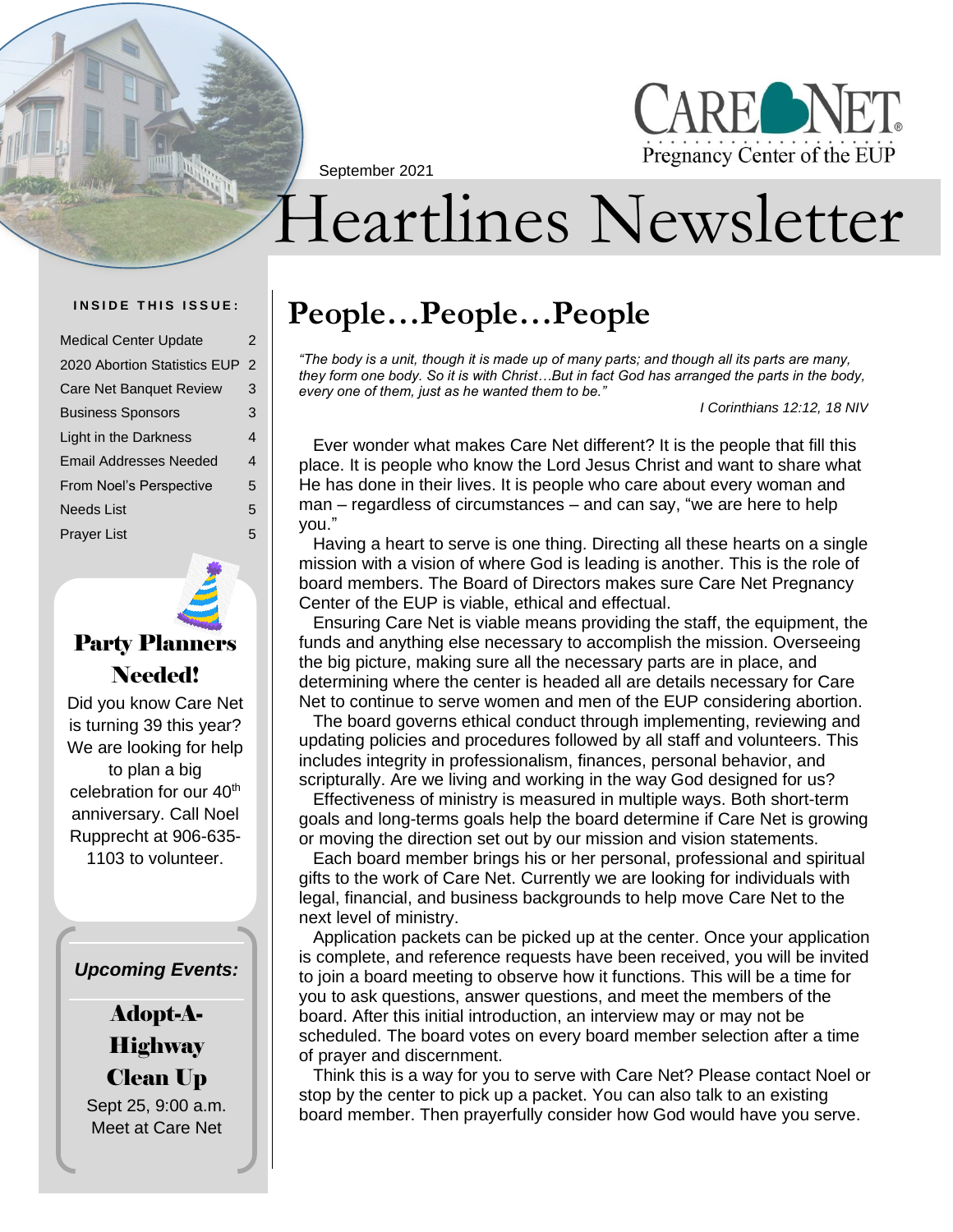### **2020 Abortion Statistics for the EUP**

#### **Number of Reported Induced Abortions by County of Residence Michigan Residents, 2020**

| 29 |
|----|
| 1  |
| 11 |
|    |

**Number of Reported Induced Abortions by County of Residence and Age of Woman Michigan Residents, 2020** *Chippewa County* Under 24 Years 10 25-29 Years 8 30-34 Years 6 Over 35 Years 5 *Mackinac County* Under 24 Years 4 Over 25 Years 7 *Age not reported for Luce* 

*County Abortion*

*7 of the 29 women living in Chippewa County who had abortions in 2020 had a previous abortion*

*All 12 of the women having abortions from Luce & Mackinac counties reported having previous abortions.*

*Taken from https://www.mdch.state.mi. us/osr/abortion/Summary. asp*

### **Medical Center Update**

*"A joyful heart is good medicine, but a crushed spirit dries up the bones." Proverbs 17:2 NIV* 

Since reopening the medical clinic in February, we have performed 18 pregnancy tests and conducted 10 ultrasounds. Of these, half were either abortion-minded or abortion-vulnerable.

What is the difference between someone who is "abortion-minded" and someone who is "abortion-vulnerable"? For the purposes of this reporting, a woman who is "abortion-minded" is one who is determined to have an abortion. She is the one making the decision. A woman who is "abortionvulnerable" is uncertain what she wants to do about this pregnancy, but she has people in her life encouraging her to abort.

But here is another perspective: every woman is abortion-vulnerable until her baby is born and is safely held in her arms. Circumstances for any woman can change in such drastic ways that a baby who was considered a gift or a blessing can suddenly be considered a problem and a burden. For example, a boyfriend or husband who was initially supportive could now be out of the picture (the relationship has ended, or he is now in jail, etc.). A job that supported the family has been lost or terminated, meaning there is no insurance, and the family is struggling to make it financially. Another mouth to feed becomes a very real concern, not to mention the cost of diapers. There are so many circumstances that can change and impact a woman during pregnancy.

So how do we meet these women? We meet them right where they are with the love of Jesus and with information. During pregnancy, hormones fluctuate in great waves. Emotions are all over the place. What is exciting and possible one day is scary and unreal the next. By giving women information to base their pregnancy decisions on, we can empower them to know why they chose to keep their babies. When we perform an ultrasound, we are looking for three pieces of information to give the mother: 1) is there really a pregnancy? 2) is the pregnancy viable, meaning is there a heartbeat? 3) how old is this baby? Knowing the reasons for a decision make it much easier to stick with that decision during the emotional lows. Knowing Jesus' love and the support and concern of His people for you, gives you a place to share those lows that reminds you of His goodness. This is why we encourage every woman that comes for pregnancy testing to continue to come to Care Net for other services. The support and encouragement they receive from client advocates provides that extra layer of impact, that extra "you can do this."

The clinic has two specific needs: 1) the carpet in our medical room needs to be replaced with laminate flooring for sanitary reasons; 2) we are looking to purchase a laptop to use for digital record keeping (much like doctor's offices use). We are still looking into the specific costs of each of these needs, but please consider donating to help cover these expenses.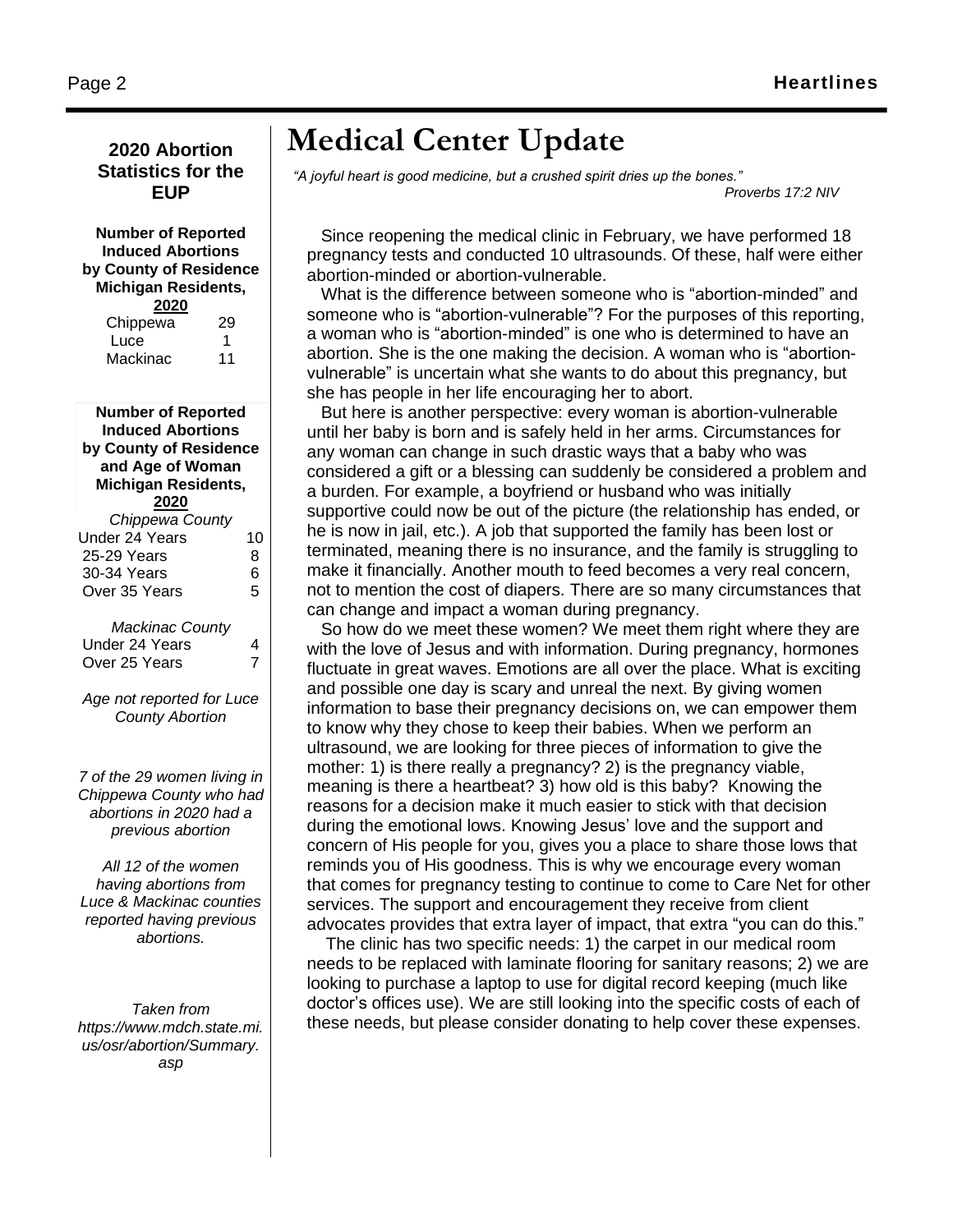

### **Care Net Banquet – did you miss it?**

*"And God is able to make all grace abound to you so that in all things at all times, having all that you need, you will abound in every good work."*

*2 Corinthians 9:8 NIV*

August 6 – a strange date to have a "Spring Banquet." Initially this banquet was to take place April 2020. Due to COVID, we postponed it until October 2020, and then again until August 6, 2021. But what a celebration we had!

God is good…All the time! That is Care Net's theme this year and we spent the evening recapping all the challenges we saw in 2020. However, in every situation we also saw God's hand and His provision.

Kathy Sparks spoke to us about how God took her out of working as a medical assistant in an abortion clinic to not only work at pregnancy centers, but to serve Him. Her testimony, filled with humor and great information, shared how the enemy blinds us to what is happening in the world. God in His goodness opens our eyes to Himself and to the needs of those around us.

Only about 100 people were able to attend the banquet this year. But you did not miss your chance to make a difference in the EUP. Care Net operates 12 months a year. Currently we are only open 22 hours per week, but we would love to be open more. Currently we are only located in the Sault, but we would love to be more accessible to women and men across the EUP. Join us in making these dreams possible. Here's how:

First, pray. Pray for God to give us clear direction and understanding of His purposes for Care Net. We never want to move "forward" if it is not the direction God is leading. Second, consider your gifts and abilities. Is God calling you to be an active member of the team? We are looking for board members, client advocates, mart helpers, someone to clean regularly, and someone who enjoys landscaping. Perhaps you have abilities we have not thought of but could use. Let us know how you want to be involved. Third, consider being a financial partner by making a monthly donation to Care Net. Monthly donors are the mainstay of Care Net and are the ones providing what is needed to serve the women and men that come to Care Net on a daily basis. Care Net does not take any government funding. All our donations are from churches, businesses, and individuals who believe every life is precious. All donations are tax-deductible as allowed per IRS code.

To become a financial partner, send a check to Care Net using the envelope in this newsletter or go to eupforlife.org/Support-financially. At the bottom of the page you can set up a monthly online donation.







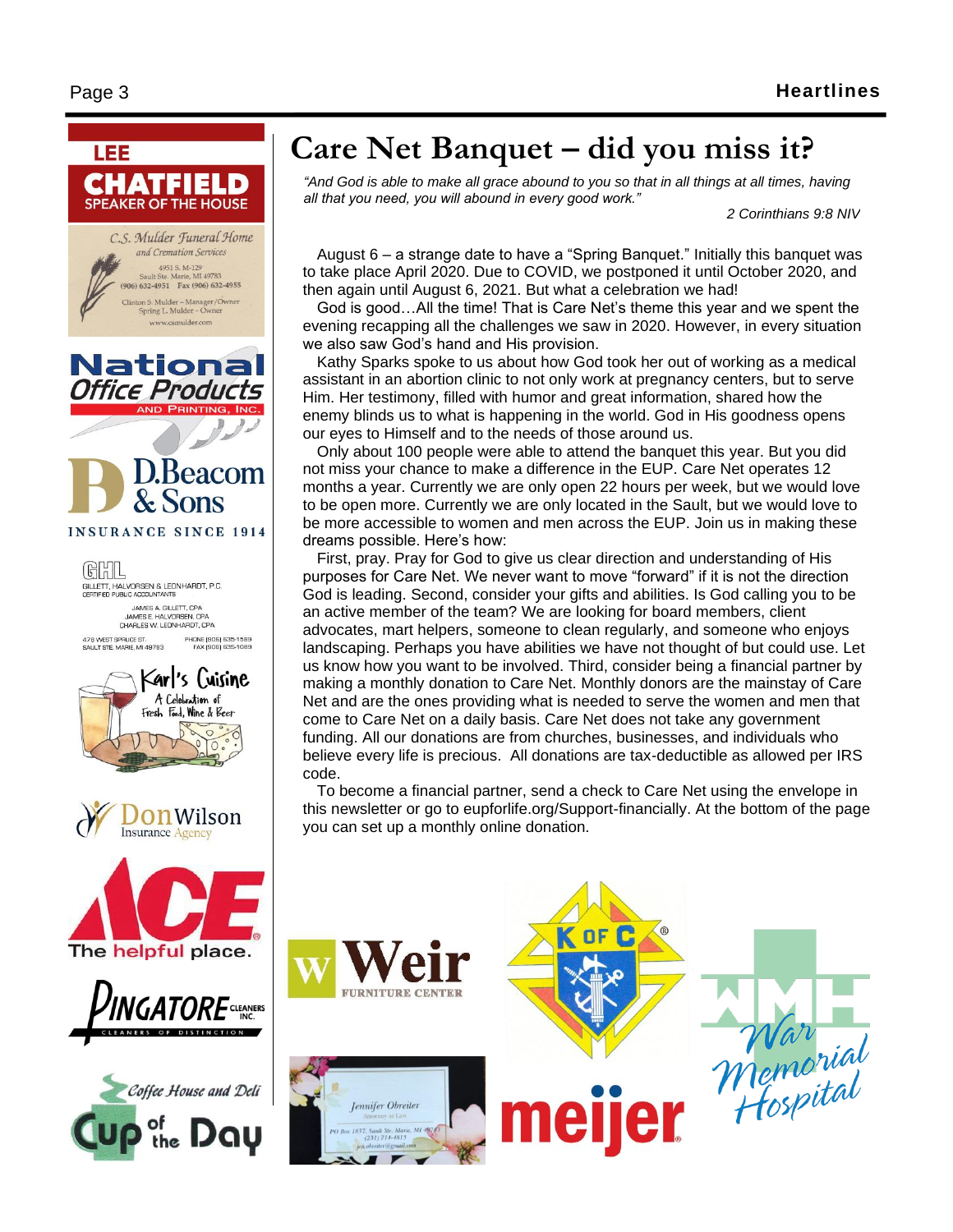## Email Addresses Needed

Care Net is developing an email update newsletter that will be sent out once per month. It will alert you to special prayer requests, specific needs and praises as well as upcoming events.

To receive this update, please send an email to **[info@careneteup.org](mailto:info@careneteup.org)** with "Monthly Update" in the subject and your name in the body of the email.



We hope to send donation receipts electronically through email in the near future. We will ask permission to send your receipt to the given email when we are able to provide this service.

Thank you for helping us to better connect with you and update our databases.

Providing your email will not remove you from the quarterly print newsletter.

### **Light In the Darkness**

*"The light shines in the darkness, and the darkness has not overcome it." John 1:5 NIV*

> Roland Warren – President & CEO of Care Net Dr. Sarah Sumner – President of Right on Mission Steve Arterburn – Founder & Chairman of New Life Ministries Chrystal Evans Hurst – Author & Speaker Frank Peretti – Author

Dr. Day, Lisa Young, Deb Kobes and Noel Rupprecht were blessed to be able to attend the National Care Net Conference in San Antonio, TX this past month. The above speakers were keynote speakers and each spoke to the theme of being Light in the Darkness. Though the darkness can take many forms and comes at all different times, the Light is Jesus Christ – ALWAYS.

Each day we also attended 2 training sessions, covering topics related to administration, church & community, client care, marketing, cultural issues, development, leadership, medical, organizational culture, pro abundant life, and spiritual growth. These 75-minute sessions provide great information from leaders and experts to help us gain insight and develop skills to improve how we serve the women and men of the EUP. Some topics include information on how to identify women who might be victims of human trafficking; how to develop spiritual mettle in your center; information on the abortion pill and "reversal procedures."

Information and training is always a blessing. Another huge blessing is the chance to meet other people doing the same work, in the same roles, from all over the nation. Some centers are huge, with 5 or 6 locations serving thousands of women a year. Others are small, like ours. Some are new, only started in the past year. Others have been around a long time, like ours. But in each case, there is a common bond and a need to be encouraged to keep going, to keep improving, to keep serving.

Many vendors also attend the conference. By visiting their exhibits, we see what materials and services are available to help our clients. Many of these vendors started by working in pregnancy centers, seeing a specific need, and having an idea for how to meet that need. They are wonderful resources.

So why send 4 people to the conference? Care Net makes it a priority to send two people to the conference every other year. This year, we had new medical staff that needed training. They were the obvious choice. However, Noel in her role as Executive Director and Deb in her role as Center Director are responsible for the day-to-day operations of the center. The encouragement, education, and refreshment received at a conference are essential in a job that frequently has discouragements. The last year has brought many political, legal and health changes not only to our state and nation, but especially to pro-life pregnancy center work. Ensuring we have the tools necessary to operate above reproach and in accordance with state and federal regulations is required. The conference is the best place to interact and be able to ask questions of the experts. God blessed us financially and the board felt it wise to send four people.

Thank you for making this possible through your donations. We pray that over the next few months we will be able to report to you the improvements and changes to Care Net's services that came from this conference.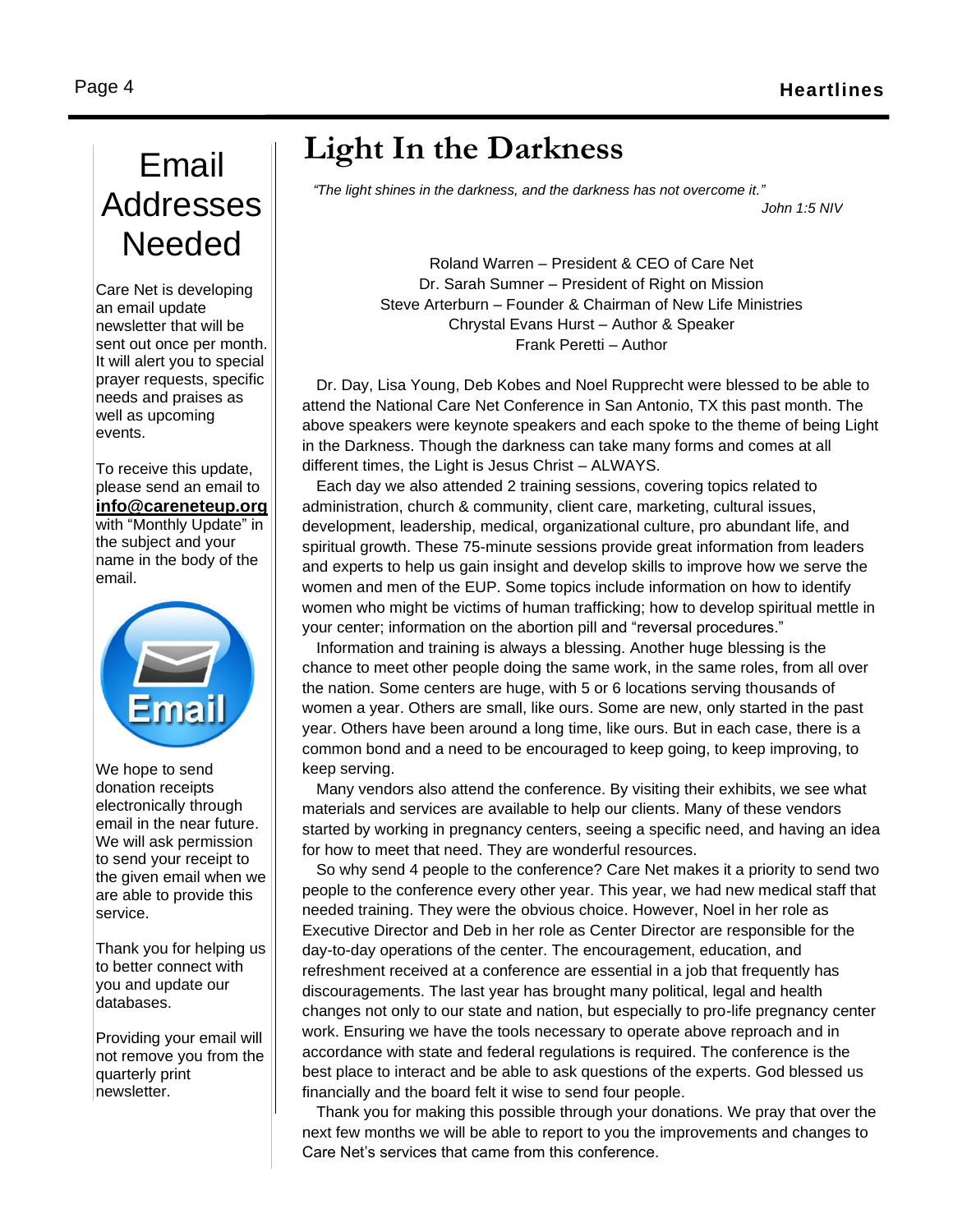#### **Pray For Our Staff and Volunteers!**

Noel Rupprecht – Executive Director

Deb Kobes – Center **Director** 

Dr. Day, MD – Medical **Director** 

Lisa Young, RN – Clinic Manager

Angela Thompson, RDMS - Ultrasonographer

Jordan Tremblay – Volunteer Coordinator

In Office Volunteers: Linda Bush, Pamela Ellis, Marv Lalone, Amy Lane, Joyce Mastaw, Mary Myton, Renie Smart, Jordan Tremblay

#### **Pray for Our Board of Directors!**

Don Cole – Sault Ste. Marie

Norm Sampson – Sault Ste. Marie

Bryanna Murray – Brimley

Rachel Cron – Sault Ste. Marie

We are looking for additional members to join the Board, especially someone with financial experience. Please pray that God would lead the right people, maybe you, to these roles.

### **From Noel's Perspective**

*"Pure and genuine religion in the sight of God the Father means caring for orphans and widows in their distress and refusing to let the world corrupt you."*

*James 1:27 NLT*

Sometimes it feels like just when one thing gets taken care of, something else goes wrong. I know many people have felt they are in a spin-cycle through this whole COVID era.

But then a reminder comes along – like 9/11 – that brings the problems back into perspective. Yes, the smaller problems are still there, and still need to be dealt with, but they are more manageable when seen in the bigger picture.

Many women coming to Care Net are focused on this unplanned pregnancy. Their world seems turned upside down. They can't figure out how they can finish school, continue their career path, manage another mouth to feed. They are focused on the minutia of the situation. It is one of our responsibilities to bring the minutia into focus with the bigger picture.

So many people in our clients' lives are telling them they can't: they can't be a mom and finish school; they can't be a mom and have a career; they can't be a mom and continue to take care of their other children. Care Net comes alongside to say, "you can – and we are here to help." Life changes over and over again. When one thing gets taken care of, something else goes "wrong." But that doesn't mean we are incapable of making the changes. It doesn't mean we are incapable of dealing with the next situation. Sometimes we do need help, at least for a time.

Isn't that what we are called to do as Christians? Meet people where they are, in their distress, and help them reach a place where they can manage? Isn't this part of discipleship? Isn't this what Christ does for each of us?

Please continue to pray that the women and men coming to Care Net who are facing unplanned pregnancies can hear the good news that they have help. They can choose life for this little one and life in Christ for themselves.